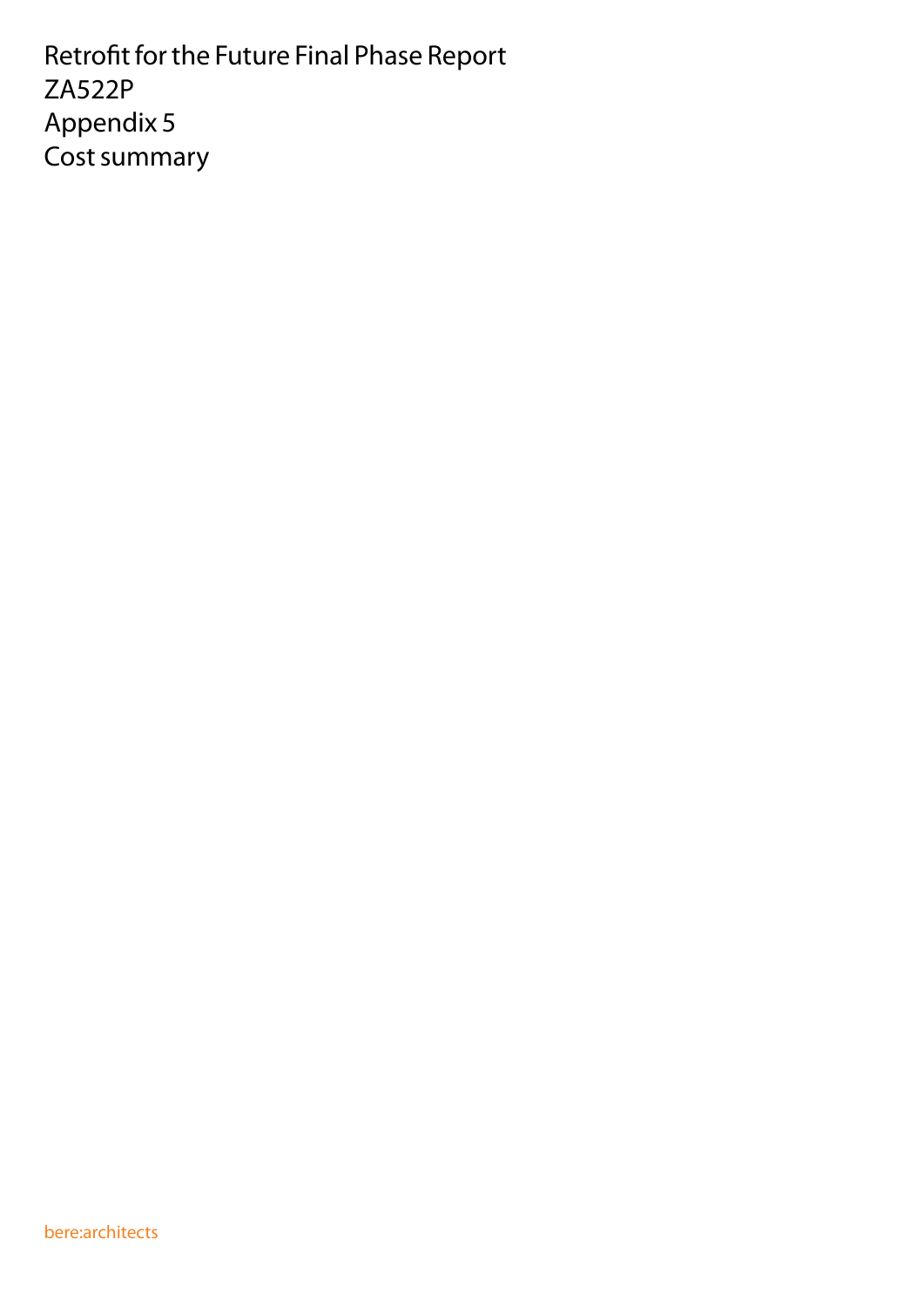| <b>Item Descritption</b>                                              | Rate      | % Complete | Total     |
|-----------------------------------------------------------------------|-----------|------------|-----------|
| <b>Demolition and Excavation</b>                                      |           |            |           |
| 1.1 Demolish existing single glazed lean-to outbuilding and break     | £160.00   |            |           |
| out ground slab                                                       |           | 100%       | £160.00   |
| 1.2 Demolish masonry lobby in rear ground floor room                  | £440.00   | 100%       | £440.00   |
| 1.3 Cut back, flush to walls, protruding concrete surround to front   | £220.00   |            |           |
| door                                                                  |           | 100%       | £220.00   |
| 1.4 Cut back, flush to walls, protruding concrete surround to         | £240.00   |            |           |
| large window on rear elevation                                        |           | 100%       | £240.00   |
| 1.5 Remove all windows and doors                                      | £700.00   | 100%       | £700.00   |
| 1.6 Enlarge window opening to rear living room to create full         | £240.00   |            |           |
| height opening.                                                       |           | 100%       | £240.00   |
| 1.7 Excavate external ground front and rear to depth of               | £1,200.00 |            |           |
| foundation (approx. 900mm) to allow sufficient space for              |           |            |           |
| application of external insulation.                                   |           | 100%       | £1,200.00 |
| 1.8 Carefully remove doors and door linings to ground floor and       | £350.00   |            |           |
| store for reuse                                                       |           | 100%       | £350.00   |
| 1.9 Carefully remove existing kitchen units and fittings and store    | £600.00   |            |           |
| for reuse                                                             |           | 0%         | £0.00     |
| 1.12 Breaking out of existing foundations of extension and lean-to.   | £320.00   |            |           |
| Note that existing water pipe to existing sink runs beneath           |           |            |           |
| foundations.                                                          |           | 100%       | £320.00   |
| 1.13 Cut back wall in front garden to accommodate external            | £200.00   |            |           |
| insulation.                                                           |           | 100%       | £200.00   |
| 2 Construction                                                        |           |            | £0.00     |
| 2.1 Form new 150mm thick reinforced concrete slab to rear             | £1,740.00 |            |           |
| single storey extension (SE to confirm spec.). Slab to be             |           |            |           |
| poured onto 300mm of Floormate 500-X insulation protected             |           |            |           |
| with suitable DPM.                                                    |           | 100%       | £1,740.00 |
| 2.2 Fit external insulation to foundations to full depth of front and | £940.00   |            |           |
| rear foundations. Approx 7 sqm of 200mm Permarock                     |           |            |           |
| external XPS to front foundations. Approx 11sqm of 160mm              |           |            |           |
| Permarock external XPS to rear foundations. Insulation to             |           |            |           |
| extend to 150mm above ground level. Exposed insulation to             |           |            |           |
| be finished with Permarock Capatect render system.                    |           |            |           |
|                                                                       |           | 100%       | £940.00   |
| 2.3 Construct 140mm studwork frame walls to form rear                 | £1,895.00 |            |           |
| extension/WC (SE to confirm spec.). Frame to be insulated             |           |            |           |
| with 140mm of Knauf Frametherm insulation. Frames to be               |           |            |           |
| lined internally with 18mm OSB boards, overlaid with Pro-             |           |            |           |
| Clima Intello membrance and fitted with 100mm timber                  |           |            |           |
| counter battens to internal face to provide service zone for          |           |            |           |
| pipework etc. Service zone to be insulated with flexible              |           |            |           |
| woodfibre insulation.                                                 |           | 100%       | £1,895.00 |
| 2.4 Fit external insulation to front external walls. Permarock K-     | £4,770.00 |            |           |
| finish render applied to 240mm Permarock Premium EPS                  |           |            |           |
| insulation. Walls to be prepared with application of parge            |           |            |           |
| coat. EPS boards to be adhesive and mechanically fixed.               |           |            |           |
| Total build up approx 250mm. Approx 30sqm                             |           |            |           |
|                                                                       |           | 100%       | £4,770.00 |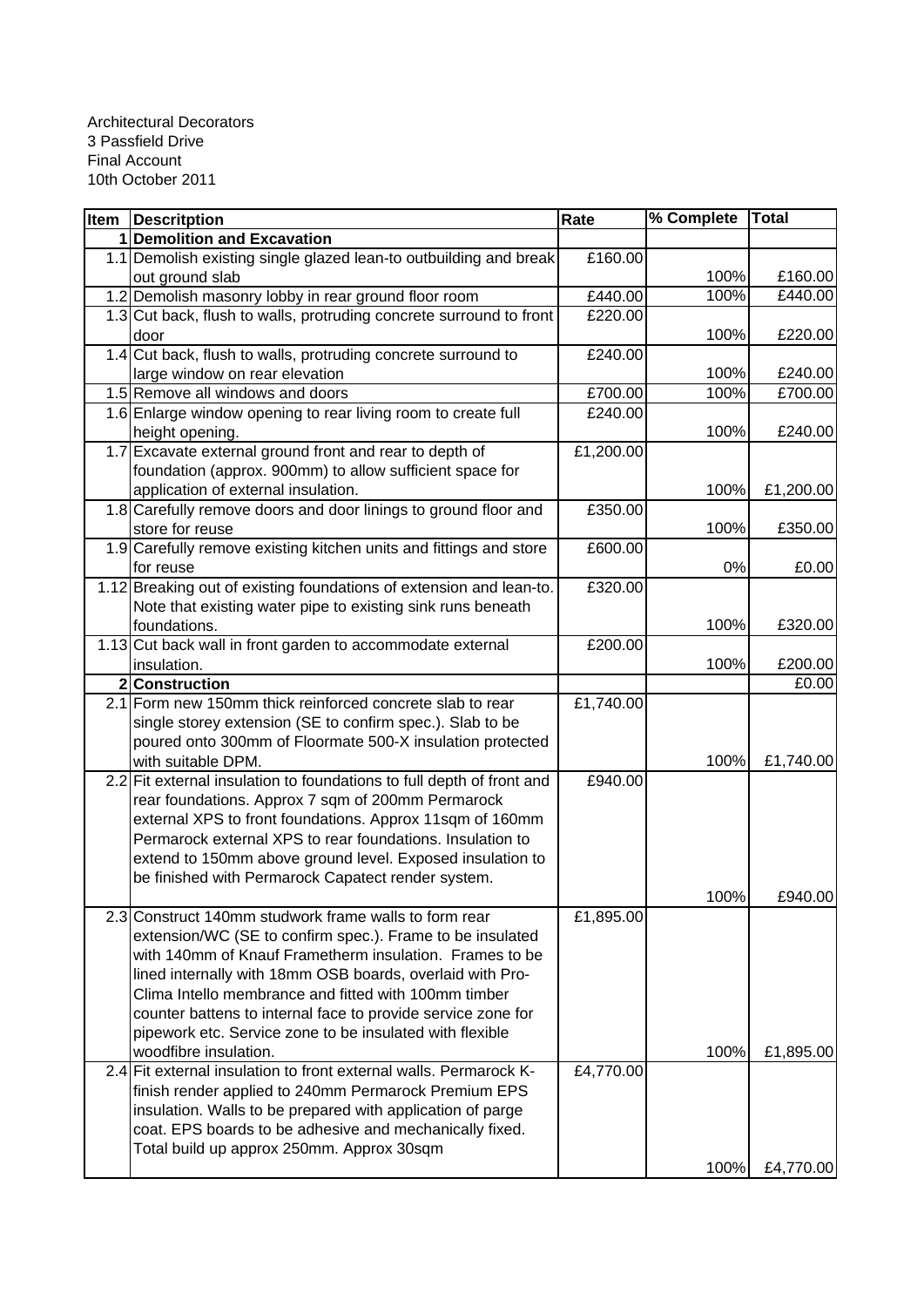|     | 2.5 Fit external insulation to rear external walls. Permarock K-              | £4,462.00 |      |                    |
|-----|-------------------------------------------------------------------------------|-----------|------|--------------------|
|     | finish render applied to 200mm Permarock Premium EPS                          |           |      |                    |
|     | insulation. Walls to be prepared with application of parge                    |           |      |                    |
|     | coat. EPS boards to be adhesive and mechanically fixed.                       |           |      |                    |
|     | Total build up approx 210mm. Approx 36sqm.                                    |           |      |                    |
|     |                                                                               |           | 100% | £4,462.00          |
|     | 2.6 Fit 500mm wide strip of floor to ceiling height internal                  | £650.00   |      |                    |
|     | insulation to party walls (tapered to stair walls). Insulation to             |           |      |                    |
|     | be 100mm Pavatherm Pavadentro wood fibre boards with                          |           |      |                    |
|     | associated finishing coats. NOTE rear alcoves to be                           |           |      |                    |
|     | insulated across full width. Insulation to be carried full width              |           |      |                    |
|     | across partition walls in roof space to height of 900mm, no                   |           |      |                    |
|     | finishes required.                                                            |           | 100% | £650.00            |
|     | 2.7 Remove mineral wool insulation laid across ceiling joists and             | £250.00   |      |                    |
|     | set aside for re-use.                                                         |           | 100% | £250.00            |
|     | 2.8 Install airtightness membrane across ceiling joists and                   | £500.00   |      |                    |
|     | insulation. Membrane to be Pro-Clima Intello or SIGA                          |           |      |                    |
|     | Majpell. Membrane to be sealed to existing walls with tape                    |           |      |                    |
|     | recommended by manufacturer. All services penetrations                        |           |      |                    |
|     | through membrane to be tape sealed.                                           |           | 100% | £500.00            |
|     | 2.9 Install new airtight loft hatch to roof space. Hatch to be                | £607.20   |      |                    |
|     | Wellhoeffer roof hatch supplied by Green Building Store,                      |           |      |                    |
|     | sealed to airtightness membrane. Allow for trimming of                        |           |      |                    |
|     | ceiling joists to suit enlarged opening.                                      |           | 100% | £607.20            |
| 2.1 | Re-install 200mm mineral wool insulation previously removed                   | £945.00   |      |                    |
|     | from roof space on top of new airtightness membrane. Fit                      |           |      |                    |
|     | additional 200mm Knauf Frame Therm mineral insulation                         |           |      |                    |
|     | above.                                                                        |           | 100% | £945.00            |
|     | 2.11 Fit 10mm Vacupor vacuum insulation panels to all ground                  | £4,144.00 |      |                    |
|     | floors, including application of 18mm tongue and grooved                      |           |      |                    |
|     | OSB floating floor above (awaiting manufacturer's                             |           |      |                    |
|     | specification). Existing floor finishes to be retained and re-                |           |      |                    |
|     | laid.                                                                         |           | 100% | £4,144.00          |
|     | 2.12 Reinstate kitchen units and fittings to accommodate new                  | £1,000.00 |      |                    |
|     | floor level                                                                   |           | 0%   | £0.00              |
|     | 2.13 Adjust existing ground floor door and door lining heights to             | £1,495.00 |      |                    |
|     | suit new floor levels and reinstate. Adjust stairs by fixing ply              |           |      |                    |
|     | onto top of the first five steps to enable comfortable dissent<br>and ascent. |           | 100% |                    |
|     | 2.14 Seal and finish existing chimney in living room.                         |           |      | £1,495.00<br>£0.00 |
|     | 3 Services                                                                    |           |      | £0.00              |
|     | 3.1 All external services and pipework to be adjusted to                      | £1,900.00 |      |                    |
|     | accommodate new wall external build up. Note gas metre                        |           |      |                    |
|     | installed on front elevation to be relocated to floor-mounted                 |           |      |                    |
|     | semi-concealed metre box.                                                     |           | 100% | £1,900.00          |
|     | 3.2 Install heat recovery ventilation system in roof space. Unit to           | £4,600.00 |      |                    |
|     | be Paul Novus 300 including associated ductwork and                           |           |      |                    |
|     | terminals. 3no. ceiling mounted extract terminals to                          |           |      |                    |
|     | bathroom kitchen and WC. 5no. ceiling mounted supply                          |           |      |                    |
|     | terminals to living room and bedrooms. Note unit requires                     |           |      |                    |
|     | condensate connection to SVP.                                                 |           | 100% | £4,600.00          |
|     | 3.3 Hot water installation:                                                   |           |      | £0.00              |
|     | Vaillant ecoTEC plus 615 - 4.9-15.0kW boiler                                  |           |      | £0.00              |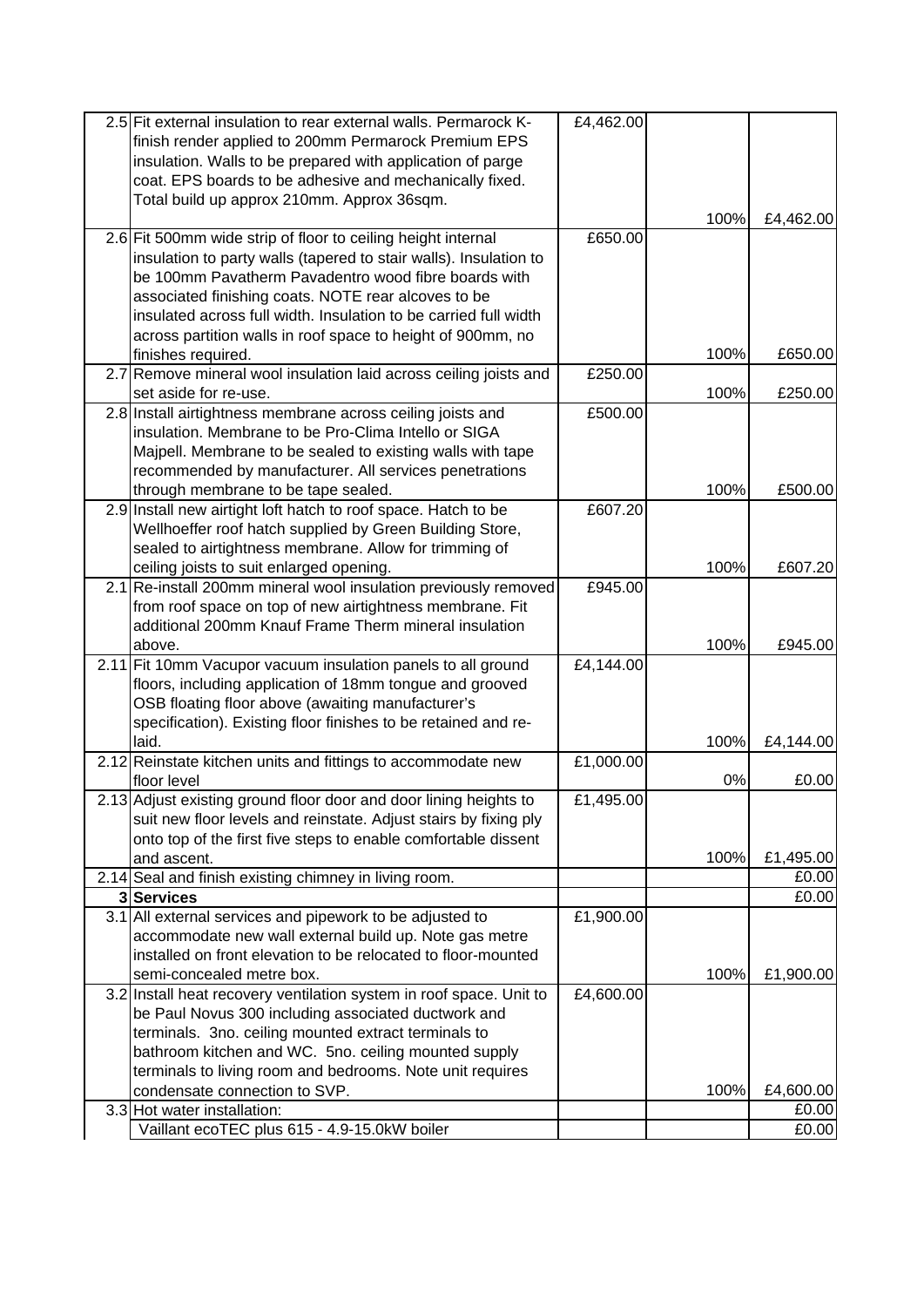|     | AuroSTOR 250 cylinder Note 250 litre cylinder is 554 dia and        |           |      |           |
|-----|---------------------------------------------------------------------|-----------|------|-----------|
|     | 1790 high, but needs approx 200-300mm to one side for pipe          |           |      |           |
|     | connections.                                                        |           |      | £0.00     |
|     | Either 3no. evacuated tube collectors (auroTHERM                    | £8,800.00 |      |           |
|     | exclusive) 1650h 700w or 2no. flat plate (auroTHERM plus)           |           |      |           |
|     | 2033h 1233w                                                         |           | 100% | £8,800.00 |
|     | 3.4 Associated pipework to above. Note all pipework to be           | £300.00   |      |           |
|     | insulated with 19mm Armourflex pipe insulation                      |           | 100% | £300.00   |
|     | 3.5 Allowance for energy monitoring equipment supplied by EST.      | £2,450.00 |      |           |
|     | 3no. Internal temperature sensors, 1no. external temperature        |           |      |           |
|     | sensor and 3no. CO2 sensors.                                        |           | 100% | £2,450.00 |
|     | 3.6 All existing service penetrations and air vents to be sealed to | £200.00   |      |           |
|     | existing floor slab or new parge coat with Pro-Clima Roflex         |           |      |           |
|     | tape, SIGA Rissan 60 tape or equivalent.                            |           | 100% | £200.00   |
|     | 3.7 Provide mains cold water connection to replace existing cold    | £410.00   |      |           |
|     |                                                                     |           |      |           |
|     | water storage tank.                                                 |           | 100% | £410.00   |
|     | 3.8 Provide new waste pipes to new WC and washbasin                 | £360.00   |      |           |
|     | including air admittance valve. Soil pipes to be connected          |           |      |           |
|     | into existing waste connection.                                     |           | 100% | £360.00   |
|     | 3.9 Adjusting the existing cupboards in bedrooms to                 | £300.00   |      |           |
|     | accommodate duct work and boxing for heat recovery                  |           |      |           |
|     | ventilation.                                                        |           | 100% | £300.00   |
|     | 3.1 Install new garden tap to exterior of extension.                | £120.00   | 100% | £120.00   |
|     | 4 Carpentry                                                         |           |      | £0.00     |
| 4.1 | Timber supports to new windows fixed back to existing               | £495.00   |      |           |
|     | masonry with suitable resin anchor fixings (SE specification        |           |      |           |
|     | outstanding)                                                        |           | 100% | £495.00   |
|     | 4.2 New timber and plywood roof to rear extension/WC including      | £2,760.00 |      |           |
|     | Sarnafil single ply membrane roof laid over Rockwool                |           |      |           |
|     | DuoRock roof boards                                                 |           | 100% | £2,760.00 |
|     | 4.3 Form boxing out to ground floor WC cistern frame and semi-      | £120.00   |      |           |
|     | recessed wash basin.                                                |           | 100% | £120.00   |
|     | 4.4 Floor to ceiling boxing out to heat recovery system ductwork    | £870.00   |      |           |
|     | in 4no. bedrooms. Duct work through bathroom run through            |           |      |           |
|     | new toilet frame with existing SVP.                                 |           | 100% | £870.00   |
|     | 4.5 New timber and OSB platform in roof space for support of        | £650.00   |      |           |
|     | Heat Recovery Ventilation system and access for                     |           |      |           |
|     | maintenance                                                         |           | 100% | £650.00   |
|     |                                                                     |           |      |           |
|     | 4.6 New cupboard to accommodate solar water cylinder to             | £540.00   |      |           |
|     | replace existing cupboard in kitchen OR New cupboard in             |           |      |           |
|     | second floor for solar water cylinder.                              |           | 100% | £540.00   |
|     | 5 Glazing                                                           |           |      | £0.00     |
|     | 5.1 Replace 8no. windows to front and rear. Windows to be           | £7,401.64 |      |           |
|     | Bayer Premium Wood Passivhaus certified triple glazed               |           |      |           |
|     | windows or equivalent. Windows to be supplied with                  |           |      |           |
|     | appropriate Illbruck sealant tapes and fixing screws.               |           |      |           |
|     | Ironmongery to include lockable handles and limiting stays.         |           |      |           |
|     |                                                                     |           | 100% | £7,401.64 |
|     | 5.2 2no. new windows to rear extension/WC. Windows to be            | £1,832.30 |      |           |
|     | Bayer Premium Wood Passivhaus certified triple glazed               |           |      |           |
|     | windows or equivalent. Window to be supplied with                   |           |      |           |
|     | appropriate Illbruck sealant tapes and fixing screws.               |           |      |           |
|     | Ironmongery to include lockable handles and limiting stays.         |           |      |           |
|     |                                                                     |           | 100% | £1,832.30 |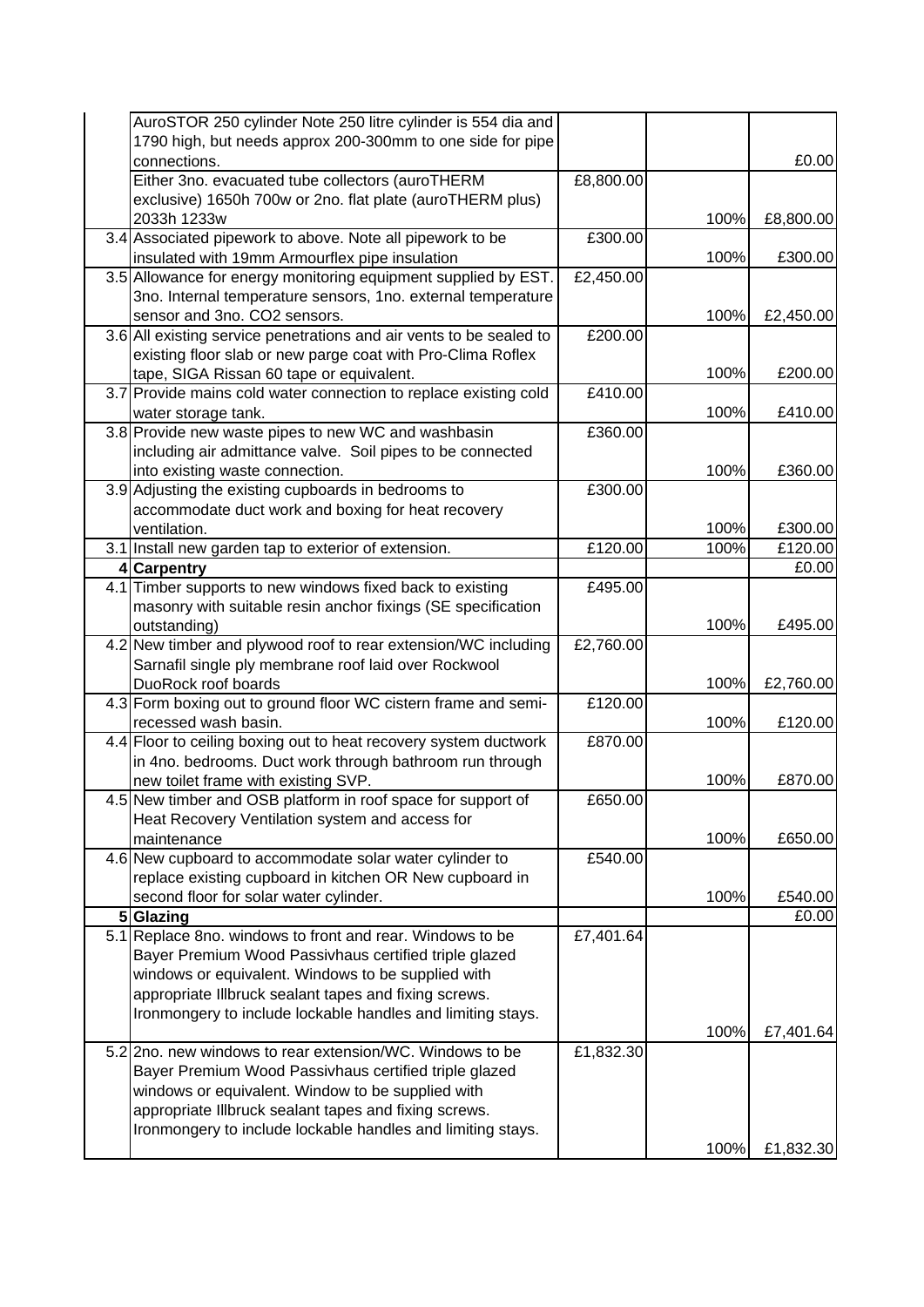|   | 5.3 New 'french' windows to rear living room. Window to be<br>Bayer Premium Wood Passivhaus certified triple glazed |           |      |                             |
|---|---------------------------------------------------------------------------------------------------------------------|-----------|------|-----------------------------|
|   | windows or equivalent. Window to be supplied with                                                                   |           |      |                             |
|   | appropriate Illbruck sealant tapes and fixing screws.                                                               | £2,611.13 | 100% |                             |
|   | Ironmongery to include lockable handles and limiting stays.                                                         |           |      |                             |
|   |                                                                                                                     |           |      | £2,611.13                   |
|   | 5.4 Install Guttman aluminium external cills to all windows,                                                        | £1,151.68 |      |                             |
|   | including end caps and support brackets. Note Guttman cills                                                         |           |      |                             |
|   | also supplied by Bayer Schreinerei                                                                                  |           | 100% | £1,151.68                   |
| 6 | Doors (inc ironmongery)                                                                                             |           |      | £0.00                       |
|   | 6.1 New internal door set to rear door lobby                                                                        | £350.00   | 100% | £350.00                     |
|   | 6.2 New internal door set to new WC                                                                                 | £300.00   | 100% | £300.00                     |
|   | 6.3 New front door. Door to be Bayer Premium Wood                                                                   | £3,692.82 |      |                             |
|   | Passivhaus certified or equivalent. Door to be supplied with                                                        |           |      |                             |
|   | appropriate Illbruck sealant tapes, fixing screws.                                                                  |           |      |                             |
|   | Ironmongery to include spy hole and security stay.                                                                  |           | 100% | £3,692.82                   |
|   | 7 Fittings                                                                                                          |           |      | £0.00                       |
|   | 7.1 New concealed cistern to ground floor wc with 2/4 litre flush                                                   | £300.00   |      |                             |
|   |                                                                                                                     |           | 100% | £300.00                     |
|   | 7.2 Wall mounted low-flush WC                                                                                       | £250.00   | 100% | $\overline{\text{£}}250.00$ |
|   | 7.3 Semi recessed wash hand basin with low flow taps                                                                | £310.00   | 100% | £310.00                     |
|   | 7.4 Hanging rail to rear WC lobby area                                                                              | £30.00    | 100% | £30.00                      |
|   | 7.5 Allowance for replacement of existing bathroom fittings with                                                    | £280.00   | 100% | £280.00                     |
|   | low-flush fittings<br>7.6 Allowance for replacement of existing kitchen tap with low-                               |           |      |                             |
|   | flow fitting                                                                                                        | £300.00   | 100% | £300.00                     |
|   | 8 Finishes                                                                                                          |           |      | £0.00                       |
|   | 8.1 New plasterboard, skim and paint finish to boxing out in 4no.                                                   | £1,740.00 |      |                             |
|   | bedrooms                                                                                                            |           | 100% | £1,740.00                   |
|   | 8.2 Making good to ground floor living room walls and ceilings                                                      | £400.00   |      |                             |
|   | following removal of existing lobby walls                                                                           |           | 100% | £400.00                     |
|   | 8.3 New floor finishes to ground floor living room floors following                                                 | £995.00   |      |                             |
|   | removal of existing lobby walls                                                                                     |           | 100% | £995.00                     |
|   | 8.4 Half height tile finishes to new bathroom WC                                                                    | £460.00   | 100% | £460.00                     |
|   | 8.5 Tiling to bathroom floor                                                                                        | £240.00   | 100% | £240.00                     |
|   | 8.6 Wall mounted mirror to new bathroom, mounted flush to tiling                                                    | £100.00   |      |                             |
|   |                                                                                                                     |           | 100% | £100.00                     |
|   | 8.7 Skim and paint finish to new bathroom WC and lobby above                                                        | £340.00   |      |                             |
|   | tiling                                                                                                              |           | 100% | £100.00                     |
|   | 8.8 New tiled splashback to kitchen to suit raised kitchen unit                                                     | £440.00   |      |                             |
|   | height                                                                                                              |           | 100% | £440.00                     |
|   | 8.9 Allowance for new tile finishes to existing bathroom                                                            | £600.00   | 100% | £600.00                     |
|   | 8.1 New painted plywood linings and cills to make good all                                                          | £450.00   |      |                             |
|   | window and door openings                                                                                            |           | 100% | £450.00                     |
|   | 8.11 Make good external finishes following excavations                                                              | £250.00   | 100% | £250.00                     |
|   | 9Lighting                                                                                                           |           |      | £0.00                       |
|   | 9.1 New IP rated wall mounted light fitting to ground floor WC                                                      | £250.00   | 100% | £250.00                     |
|   | 9.2 All internal light fittings to be fitted with low energy light bulbs                                            | £90.00    |      |                             |
|   | (assume 9no.)                                                                                                       |           | 100% | £90.00                      |
|   | 9.3 New PIR actuated security light to front elevation                                                              | £150.00   | 100% | £150.00                     |
|   | 10 Miscellaneous                                                                                                    |           |      | £0.00                       |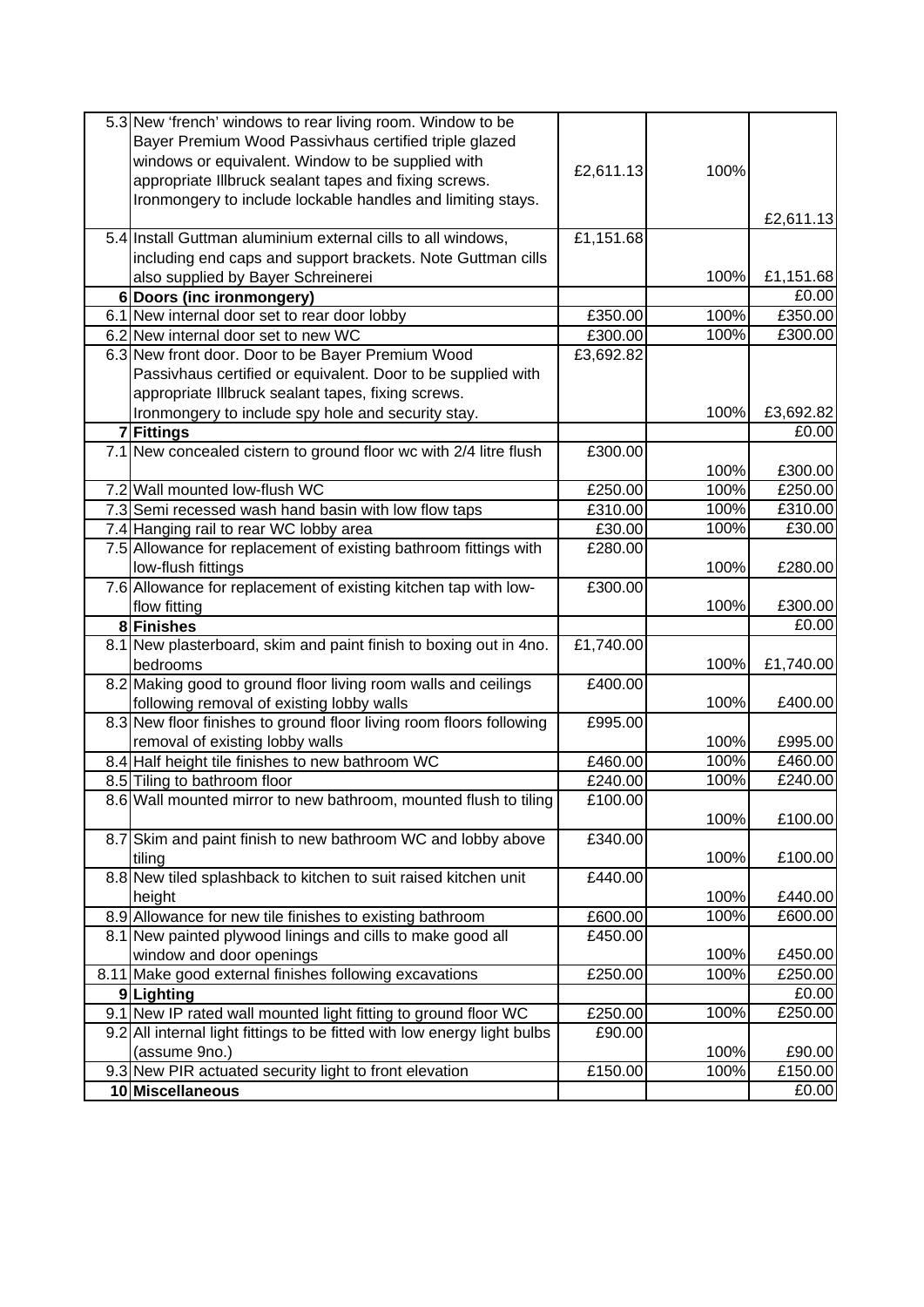| 10.1 Allowance for airtesting during construction. First airtest to be | £1,200.00 |      |           |
|------------------------------------------------------------------------|-----------|------|-----------|
| carried following application of Permarock parge coat,                 |           |      |           |
| installation of windows, installation of airtightness membrane         |           |      |           |
| and sealing of existing services. Second airtest to be carried         |           |      |           |
| out following installation of HRV ductwork and new services            |           |      |           |
| prior to closing up works. NOTE: Building envelope to                  |           |      |           |
| achieve 0.6 ach @ 50pa. EST appointed consultants will                 |           |      |           |
| complete final airtest upon completion.                                |           |      |           |
|                                                                        |           | 100% | £1,200.00 |
| <b>Preliminaries</b>                                                   |           |      | £0.00     |
|                                                                        |           |      | £0.00     |
| Supervision                                                            | £7,000.00 | 100% | £7,000.00 |
| Welfare                                                                | £1,000.00 | 100% | £1,000.00 |
| Scaffolding                                                            | £3,150.00 | 100% | £3,150.00 |
| Waste                                                                  | £850.00   | 100% | £850.00   |

**Total £89,617.77**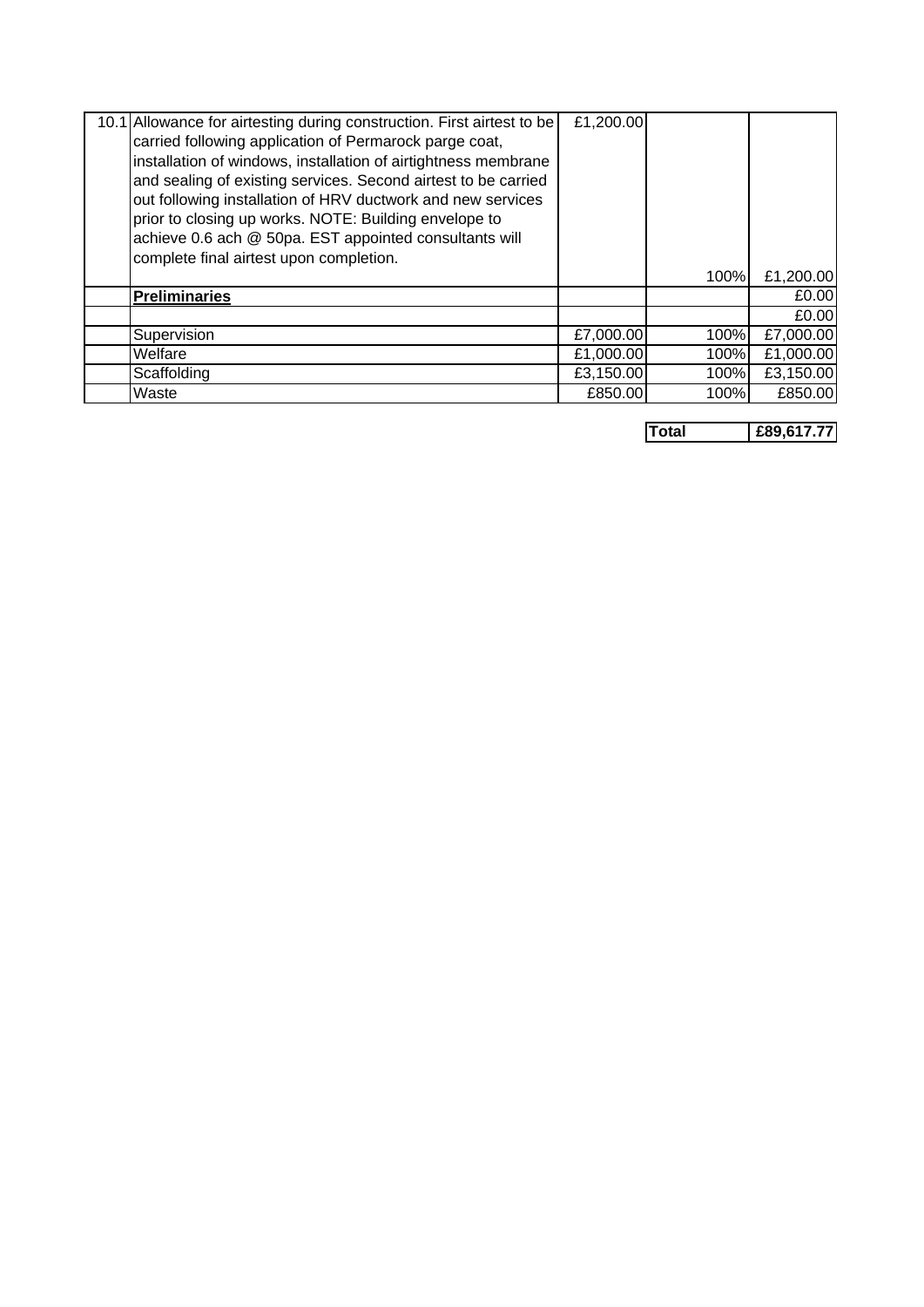| <b>Item Description</b>                                 | Rate      | % Complete Total |           |
|---------------------------------------------------------|-----------|------------------|-----------|
| 1 Under Pinning Works                                   | £3,970.00 | 100%             | £3,970.00 |
| 2 Door way creation and blocking up                     | E815.00   | 100%             | £815.00   |
| 3 Additional drainage works required                    | £2,235.00 | 100%             | £2,235.00 |
| 4 Aborted visit for MVHR                                | £630.00   | 100%             | £630.00   |
| 5 1st floor bathroom installation                       | £2,185.00 | 100%             | E2,185.00 |
| 6 Grd floor shower installation                         | £1,900.00 | 100%             | £1,900.00 |
| 7 Kitchen installation                                  | £3,000.00 | 100%             | E3,000.00 |
| 8 Upgrading of internal pipework to copper              | £710.00   | 100%             | £710.00   |
| Additional electrical work required to bring upto       |           |                  |           |
| 9 current regs                                          | £1,455.00 | 100%             | £1,455.00 |
| 10 Water Main upgrade                                   | £200.00   | 100%             | £200.00   |
| Remove old pipe work at low level recess and            |           |                  |           |
| 11 making good                                          | £165.00   | 100%             | £165.00   |
| 12 Building Notice Application                          | £1,057.50 | 100%             | £1,057.50 |
| 13 Vacupor Additions                                    | £811.81   | 100%             | £811.81   |
| 14 Damp Proofing Works                                  | £320.00   | 100%             | £320.00   |
| 15 Additional Decoration works                          | £870.00   | 100%             | £870.00   |
| Additional Plastering (areas in living room,            |           |                  |           |
| 16 bedrooms)                                            | £440.00   | 100%             | £440.00   |
| 17 Replacement of defective skirting                    | £130.00   | 100%             | £130.00   |
| 18 Replacement of damaged laminate flooring             | £310.00   | 100%             | £310.00   |
| 19 Extra over on architechts chosen flooring            | £304.50   | 100%             | £304.50   |
| 20 New canopy                                           | £655.00   | 100%             | £655.00   |
| 21 Supply and fit new post box                          | £55.00    | 100%             | £55.00    |
| Purchase of additional post box due to wrong colour     |           |                  |           |
| 22 being given                                          | £20.00    | 100%             | £20.00    |
|                                                         |           |                  |           |
| 23 New cylander as not one delivered and install cost   | £135.00   | 100%             | £135.00   |
| 24 Water Main upgrade                                   | 2,278.13  | 100%             | £2,278.13 |
| Replace incorrect sink specified (Twice) for suitable   |           |                  |           |
| $25$ one                                                | 180.00    | 100%             | £180.00   |
| 26 Replace defective handles (labour only)              | £35.00    | 100%             | £35.00    |
| 27 Renewal of neighbours roof to back addition          | £410.00   | 100%             | £410.00   |
|                                                         |           |                  |           |
| 28 Return visit to site to check wiring for pyranometer | 80.00     | 100%             | £80.00    |
| Return visit to site to install new pyranometer as      |           |                  |           |
| 29 one sent previously was defective                    | 280.00    | 100%             | £280.00   |

**£25,636.94**